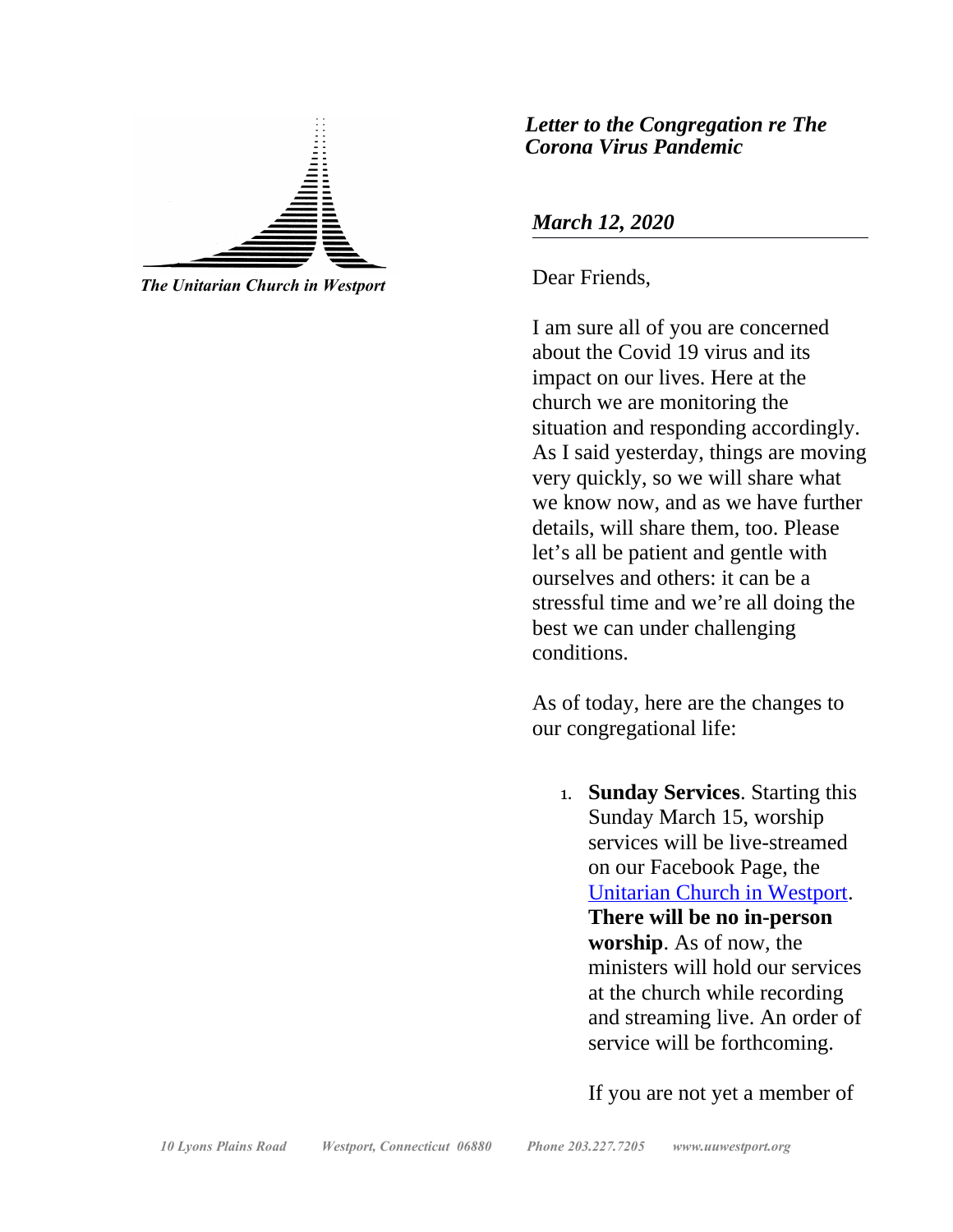our church Facebook page please click [HERE.](https://www.facebook.com/Unitarian-Church-In-Westport-116210751735977/) Then Click on "join" and you will immediately see that you are following the page.

We know our first service will be a learning experience. We will improve both our capabilities and expand on our order of service as we learn on the job.

- 2. **Music Programs**. At this time, we will not have choir practices or performances on Sundays. Likewise, the concert services planned for this spring are postponed until further notice. Ed and I are working closely on ways to bring more music to you remotely, as we know for many of us music provides special comfort and strength at times like these.
- 3. **Meetings and Classes**. All inperson Faith Formation classes, committee meetings, groups and other events are cancelled for the time being. That said, I encourage groups to meet online. ZOOM can be an excellent platform; FaceTime or iMessage or What'sApp can work well for small groups of 3 or 4. Please refer to the Appendix of this letter for further information on these

possibilities.

- 4. **UU Players**. In consultation with Jim Luongo the director of our UU Players Group, we are postponing The Evening of One Act Comedies scheduled for this weekend. This was a difficult decision to make but we felt it was simply the most prudent action to take. We hope to reschedule these at a later date.
- 5. **Online Caring Network**. At times like these, when we are asked to stay physically apart from each other, it can be difficult – and yet very important – to stay connected with one another, and be supported whenever and however we can. This is especially true for those of us who are in high risk groups, who must be quarantined, or who live by themselves or in isolated places.

Accordingly, we are launching the **[TUCW Caregiving](http://bit.ly/tucwsupportnetwork)  [Support Network](http://bit.ly/tucwsupportnetwork)** that is enabled by a technical platform called Lotsa Helping Hands, that many churches use. This will be our system to make sure all our congregants are getting the care and help they need, for example: grocery shopping,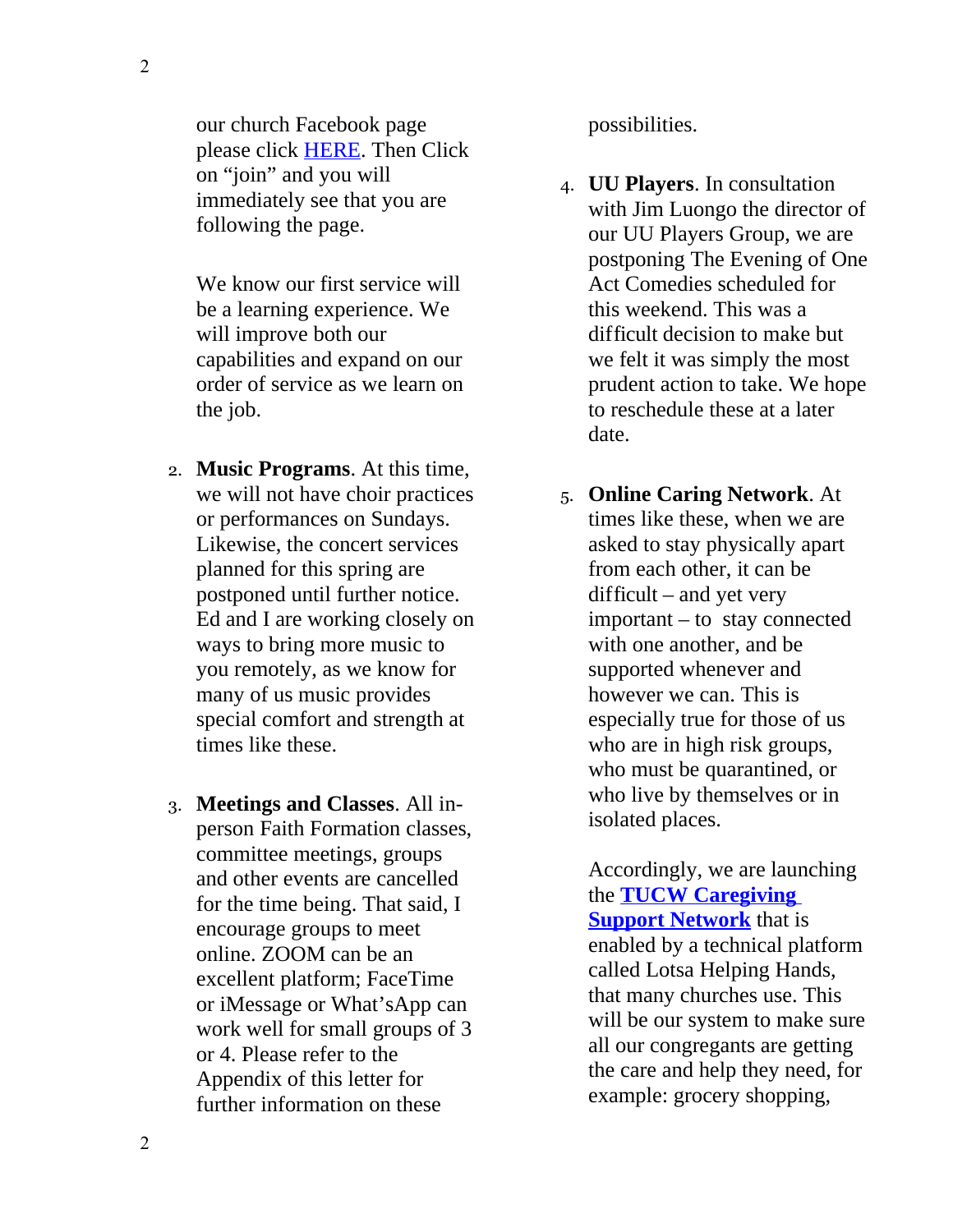pharmacy pick-ups, rides, meals delivered, personal phone calls to chat and catch up. This will enable us to appropriately respond to all of our people evenly. Beth Cliff is coordinating this for now; she welcomes a few others to help her lead this effort; contact her at [uuchurch@uuwestport.org](mailto:uuchurch@uuwestport.org) if you're interested. More importantly, to sign up to be part of this ongoing network of helpers – not as a leader, but as an active participant - please click **[HERE](http://bit.ly/tucwsupportnetwork)**.

6. **Let Us Help You.** If you are in need for physical support as mentioned above, or are lonely, or feeling especially at a loss, we invite you to let us help you. Asking for help is actually a gift to the giver in that we are putting our faith and our covenant, into practice: "Love is the spirit of this church and service is its law." You may find yourself in self-quarantine unexpectedly, or your usual networks of support are not available. Please contact me directly if you or someone you know in our church is in need: 203.227.7205 ext 12. Alternatively, let one of our chaplains know by either calling them at 203.227.7205 ext 19, or sending them an

email; you can go to our website **universe** and find them on the site and send a confidential email.

If you are living alone or in quarantine this crisis is very scary. Let's not go it alone. Please reach out.

- 7. **Ministerial Care**. The Ministers are available at any time to listen and provide support. We can call or, in certain circumstances, visit if necessary. I will be sending out short videos with words of hope and courage several times a week.
- 8. **Stay Connected**. Our Communication Team will be posting regular updates on our website, through Soundings, Facebook, Instagram, and by email every week. If you are in need of access to any of these channels let us know and we will get you connected.

I want to thank our incredible staff for all their hard work moving so quickly to a remote way of being in community. Charles and Jenny Klein are working overtime under Beth Cliff, our Communication Director, who is a fount of knowledge, ideas and technical expertise. Our Intern Minister Margalie Belizaire just so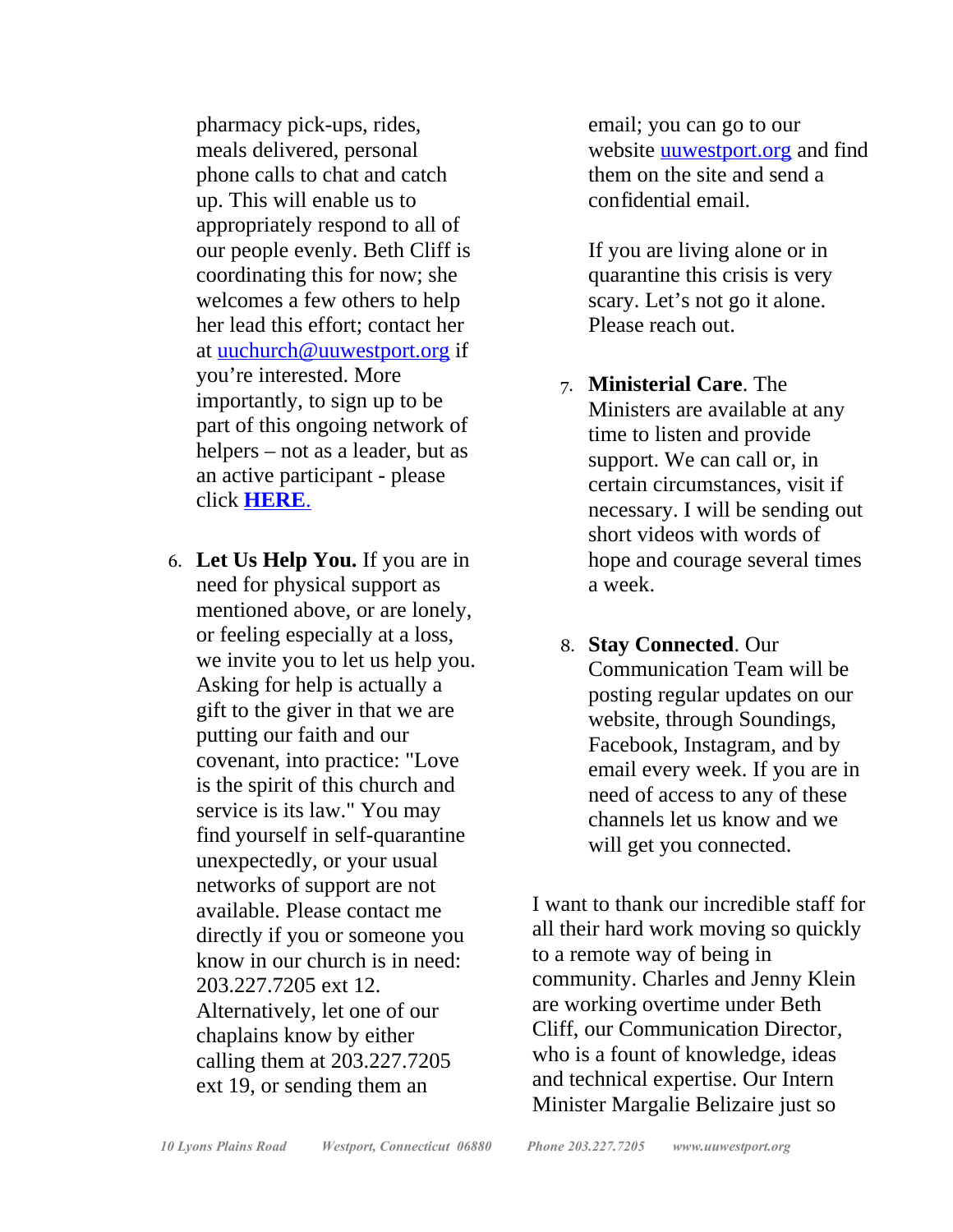4

happens to be on staff with the Church of the Larger Fellowship and she has direct experience with how to "do church virtually." She, along with our larger UU and Interfaith communities, are actively sharing tips and knowledge. We are far from alone.

Finally, I want to say how much I appreciate how our leadership has stepped up to the challenge before us. We are so loved and in such good hands. One of the most amazing results of almost any crisis is how it forges new bonds of fellowship and strengthens the mission of any organization. We will survive this and, I believe, we will grow in new and unexpected ways. Ironically, we may find ourselves more together in this crisis than we could imagine being so separated physically.

**Pledge drive still on and closes March 31**. I would be remiss as your leader not to take this time to remind all of us that we are in the midst of our annual budget drive. While the timing is admittedly tough, we are still counting on all of us to make a pledge for the next church year starting July 1. Recall that full payment is not due until June 2021. If you have not sent your pledge in, please tell us what you are likely to give by pledging directly [HERE](https://uuwestport.org/mission-statement/donate/) or by going to our [website](http://uuwestport.org/) **uuwestport.org** and clicking on the **Building an Abundant Community** logo.

When deciding on what to pledge please imagine a time beyond this moment when we are stable once again; or imagine being able to use incredibly state-of-the-art technology to make virtual meetings, concerts and worship services a new, regular part of our church life and outreach in the community. You can always adjust your pledge if circumstances dictate at a later date.

I am here for any and all of you. Feel free to email, text or call me.

I offer you this parting thought which has been something of a guide star for me in recent days:

*"The extent of the struggle determines the extent of the growth. The obstacle is an advantage, not adversity. The enemy is any perception that prevents us from seeing this."* -- Ryan Holiday

Stay well and stay in touch, Rev. John

## **APPENDIX**

## **ABOUT ZOOM**

ZOOM is an easy, on-line platform which many churches use to connect with each other virtually. We have a church license and can make that available for groups of up to 100. It